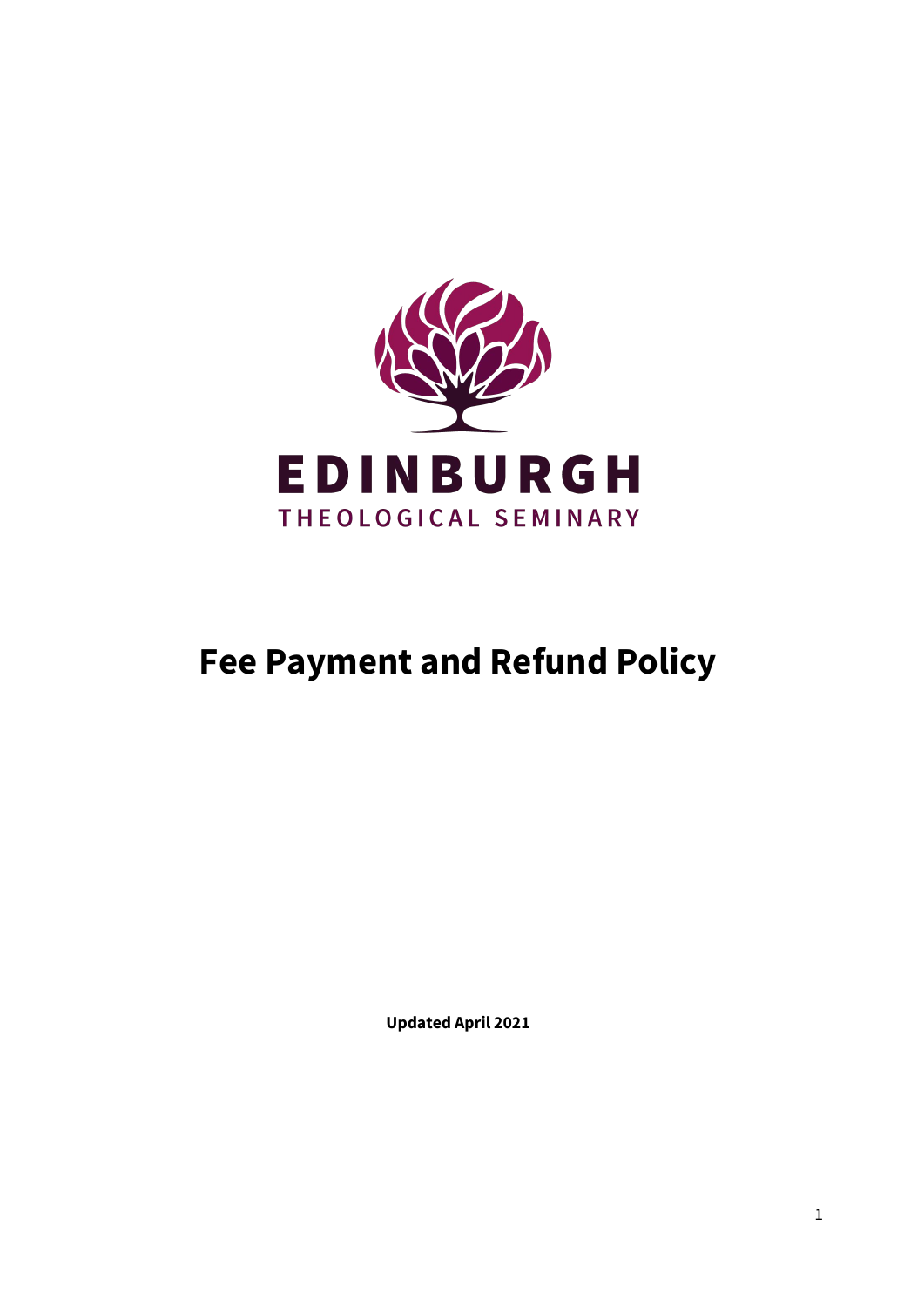## **Introduction**

This Policy will cover the following:

- 1. Application Fees
- 2. Tuition Fees
	- a. Tuition Fee Levels
	- b. Tuition Fee Payments
- 3. Administration Fees
- 4. Fee Refunds

# **Application Fees**

Application Fees –

- Non-validated programmes No fee
- Validated programmes £25 which covers initial enquiry costs
- Validated programmes which require Visa Application £50

# **Tuition fees**

### **Tuition Fee Levels**

The tuition fee you pay will vary depending on your fee status and your programme.

For many applicants, your fee status is the same as your current country of residence. However, not all cases are this straightforward. We use the information you provide on your application to determine your fee status and will confirm this with you after you submit your application.

Examples:

| <b>Scottish</b> | "My home is in Scotland and I wish to study in Scotland."                                                                                                                                                                                                                |  |
|-----------------|--------------------------------------------------------------------------------------------------------------------------------------------------------------------------------------------------------------------------------------------------------------------------|--|
|                 | If the above statement applies to you then you will probably be classified as a Scottish<br>student for fee purposes.                                                                                                                                                    |  |
|                 | You may be able to apply to the Student Awards Agency for Scotland (SAAS) to have<br>your tuition fees paid in full, providing you meet their eligibility and residence<br>conditions. You must apply to SAAS every year to ensure your fees are paid.                   |  |
|                 | SAAS also confirms the tuition fee for Scottish students.                                                                                                                                                                                                                |  |
| <b>RUK</b>      | "I am a UK citizen and my home is in England (or Northern Ireland, Wales, Jersey,<br>Guernsey or the Isle of Man) and I wish to study in Scotland."                                                                                                                      |  |
|                 | If the above statement applies to you then you will probably be classified as Rest of UK<br>for fee purposes. RUK students are UK citizens who have been resident in the UK<br>(outside Scotland) for at least three years before the start of their programme of study. |  |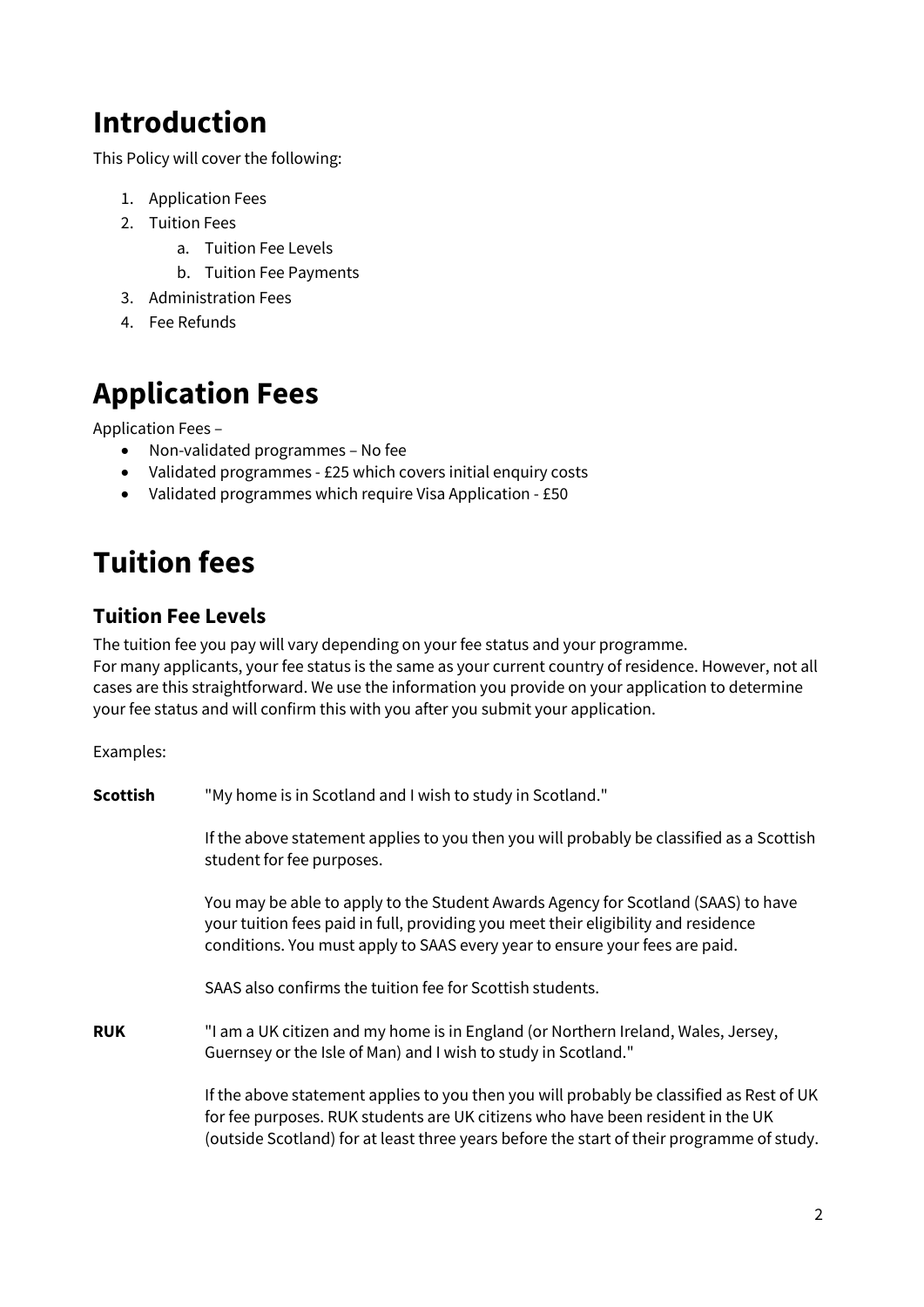**ROI** 'I am an Irish citizen and my home is in the Republic of Ireland and I wish to study in Scotland'

> If the above statement applies to you then you will probably be classified as Rest of UK for fee purposes due to the Common Travel Area. Students are Irish citizens who have been resident in the Republic of Ireland for at least three years before the start of their programme of study.

**EU** "My home is NOT in Scotland or the rest of the UK or Ireland and I am an EU national."

If the above statement applies to you and you have already enrolled before  $1<sup>st</sup>$  January 2021 then you will continue to be classified as an EU student and be charged the same rate as the RUK. However, if you are a new student enrolling after  $1<sup>st</sup>$  January 2021 you will be classed as an International student and be charged accordingly.

**International** You will be probably be classified as an international student if:

Your home is NOT in Scotland or the rest of the UK or Ireland.

AND

You are a national from outside the UK.

You may not be classified as an international student if you can establish a "relevant connection" with the UK.

#### *Establishing relevant connection with the UK.*

If you do not have a 'relevant connection' with the UK you will be charged the higher, overseas fee for your studies at ETS.

To establish a 'relevant connection', certain elements are required, as follows:

1. You must have been ordinarily resident in the UK throughout the three-year period preceding 1 September or 1 January closest to the beginning of the first semester of your programme

AND

2. You must not have been resident, during any part of that three-year period, wholly or mainly for the purpose of receiving full-time education

AND

3. Any overseas applicant who satisfies the 'ordinarily resident' criteria in (a) and (b) must also have settled status in the United Kingdom, i.e. there must be no restriction on the length of stay in the UK.

It is likely that Tuition fees will increase each year, to keep pace with inflation.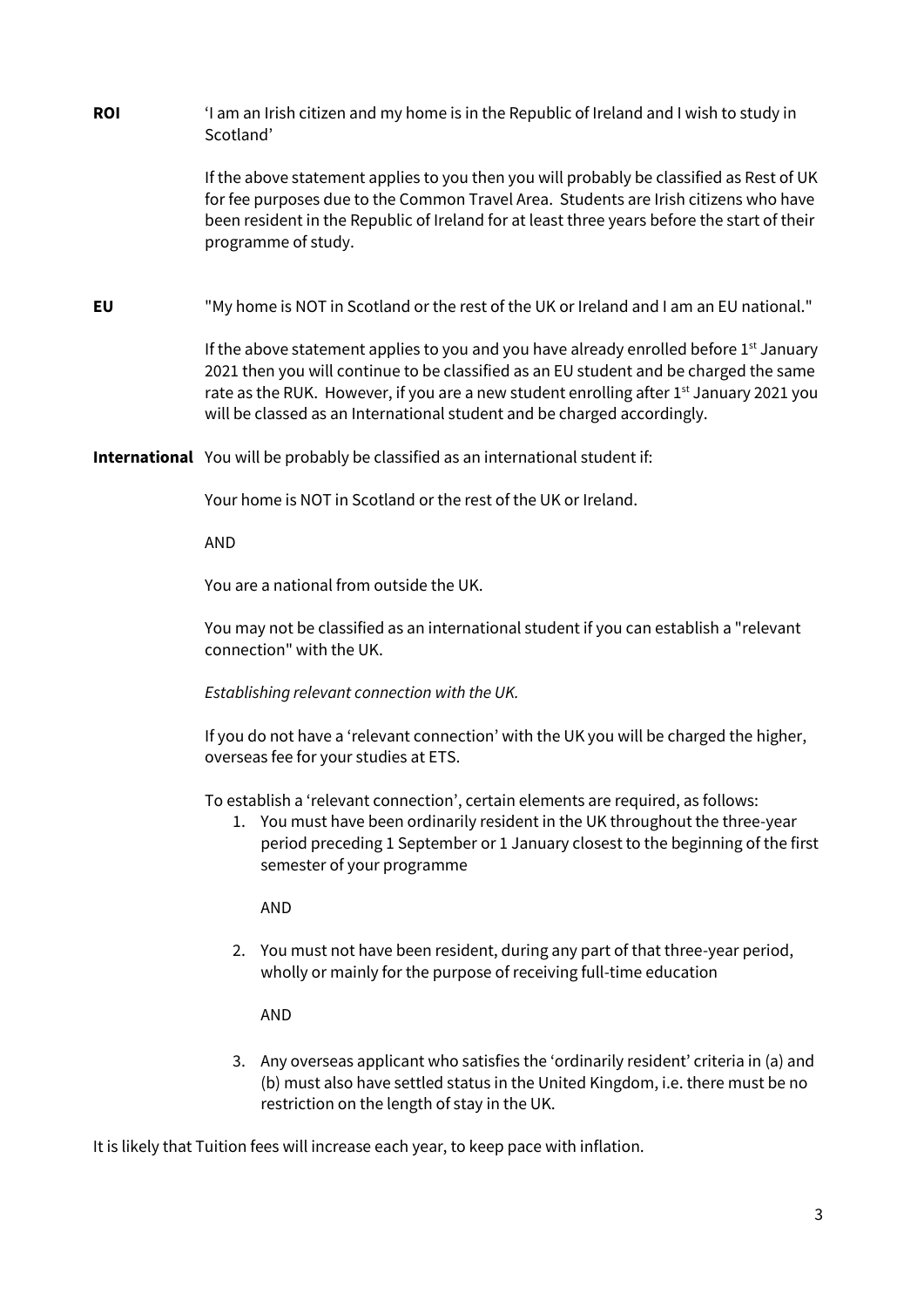If you intend to study over additional years, you should take this annual tuition fee increase into consideration when you estimate your fees for a degree.

### **Tuition Fee Payment**

ETS operates strict payment deadlines for each academic year.

**Your tuition fees must be paid in full on or before matriculation at the start of each new academic year, unless you are paying in instalments. The payment methods available to you will depend on who is paying for your tuition fees.**

If you have **external funding**, then you need to provide written official confirmation that your student fees are being paid (for example) by SAAS, a government student loan or grant.

**Sponsorship.** If someone has agreed to pay your fees, i.e. your employer, church or friend, you will need them to provide a sponsorship letter for each academic year. The letter should include the following details:

- Student name
- Amount (in £ Sterling) that the sponsor will pay
- Sponsor name
- Address to which invoice should be sent
- Payment department contact details i.e. name, email address and telephone number, (where applicable)
- Programme of study for which the student is being sponsored
- Academic year for which the student is being sponsored

All or part of your fees invoiced to your sponsor must be paid within the given terms. i.e. 30 days. Please note that the student is ultimately responsible for payment of fees, if, some reason, the sponsor is unable to pay.

**Self-funded** students have the option to pay in full or by instalments. The standard instalment plan would require you to pay 50% of your tuition fees on or before matriculation and then two instalments of 25% at the beginning of December and February or May and September for MTh Research students who start in January.

The option to pay by instalment is **not** available to:

- 1. Any student with fees outstanding from previous years;
- 2. Any student who has repeatedly defaulted on instalments in the past;
- 3. Visiting students admitted to full-time study for one semester only;
- 4. Students for whom the tuition fees charged are £500 or less;
- 5. Sponsors (not family or friends) invoice terms are strictly 30 days.

Students should note that they will not become a fully registered student until they have paid their fees in full, given proof of payment from SAAS or Student Loan Company or set up an instalment plan, from a UK bank account.

Returning students should also note that they may not be permitted to matriculate if they have an outstanding debt owed to ETS.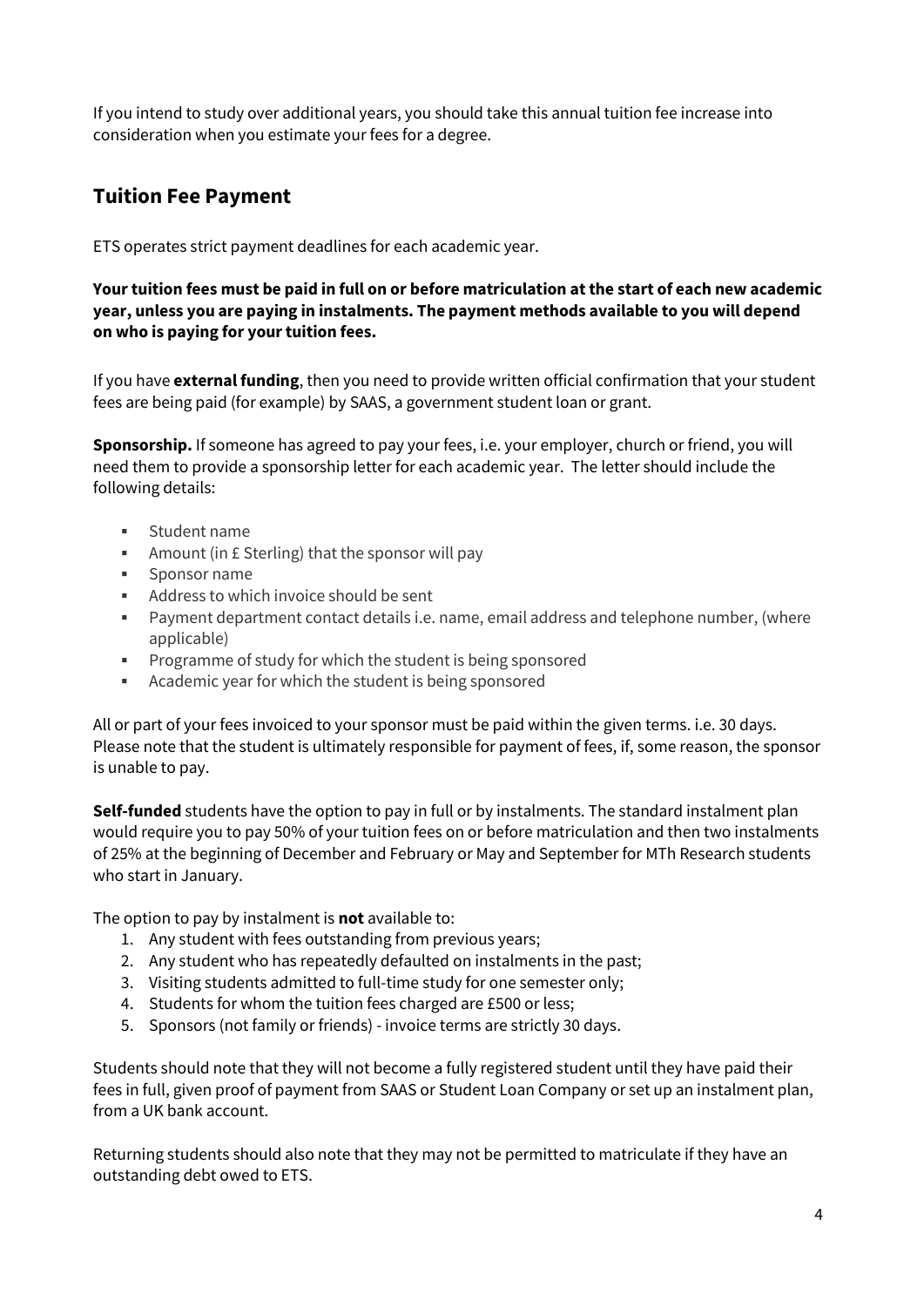# **Administration Fees**

ETS charges an annual Administration fee which covers things like admin support, photocopying, binding, student card, etc. The invoice for this will be applied to your student profile where you can pay it directly with a bank card.

## **Fee Refunds**

### **ETS Policy on reduction of tuition fee liability and refunds for students who withdraw, suspend or discontinue their studies.**

The purpose of this section is to provide guidance on when refunds of tuition fees will be made by ETS and how they will be calculated. This policy relates to the portion of the tuition fee that is paid directly by the student or by a private sponsor.

All refunds must be requested in writing by emailin[g offices@ets.ac.uk](mailto:offices@ets.ac.uk)

- 1. Any refund of tuition fees and or reduction in tuition fee liability is at the discretion of the Senate.
- 2. In all cases, any other debt owing to ETS will be subtracted from any refund of fees.
- 3. The calculation of any refund which may be due will be based on personal contributions that have been paid for tuition fees less the fee liability. ETS will apply the following rules when calculating fee liability for students who are withdrawn from the programme:

### **Programmes of study commencing in Semester 1**

| Withdrawal date                              | <b>Fee liability</b>                     |
|----------------------------------------------|------------------------------------------|
| Within 13 weeks of the start of semester one | 60% annual tuition fee is due            |
| Thereafter                                   | 100% annual tuition fee is due/No refund |

### **Programmes of study commencing in Semester 2**

| Withdrawal date                              | <b>Fee liability</b>                     |
|----------------------------------------------|------------------------------------------|
| Within 13 weeks of the start of semester two | 60% annual tuition fee is due            |
| Thereafter                                   | 100% annual tuition fee is due/No refund |

### **Programmes of study with non-standard start dates**

| Withdrawal date                                    | <b>Fee liability</b>                     |
|----------------------------------------------------|------------------------------------------|
| Within 13 weeks of the start of the official start | 60% annual tuition fee is due            |
| date of the programme                              |                                          |
| Thereafter                                         | 100% annual tuition fee is due/No refund |

### **Non-validated courses**

Tuition fees are due 7 calendar days prior to the scheduled start date and students are entitled to a 14 calendar day cooling off period after the payment deadline of each course.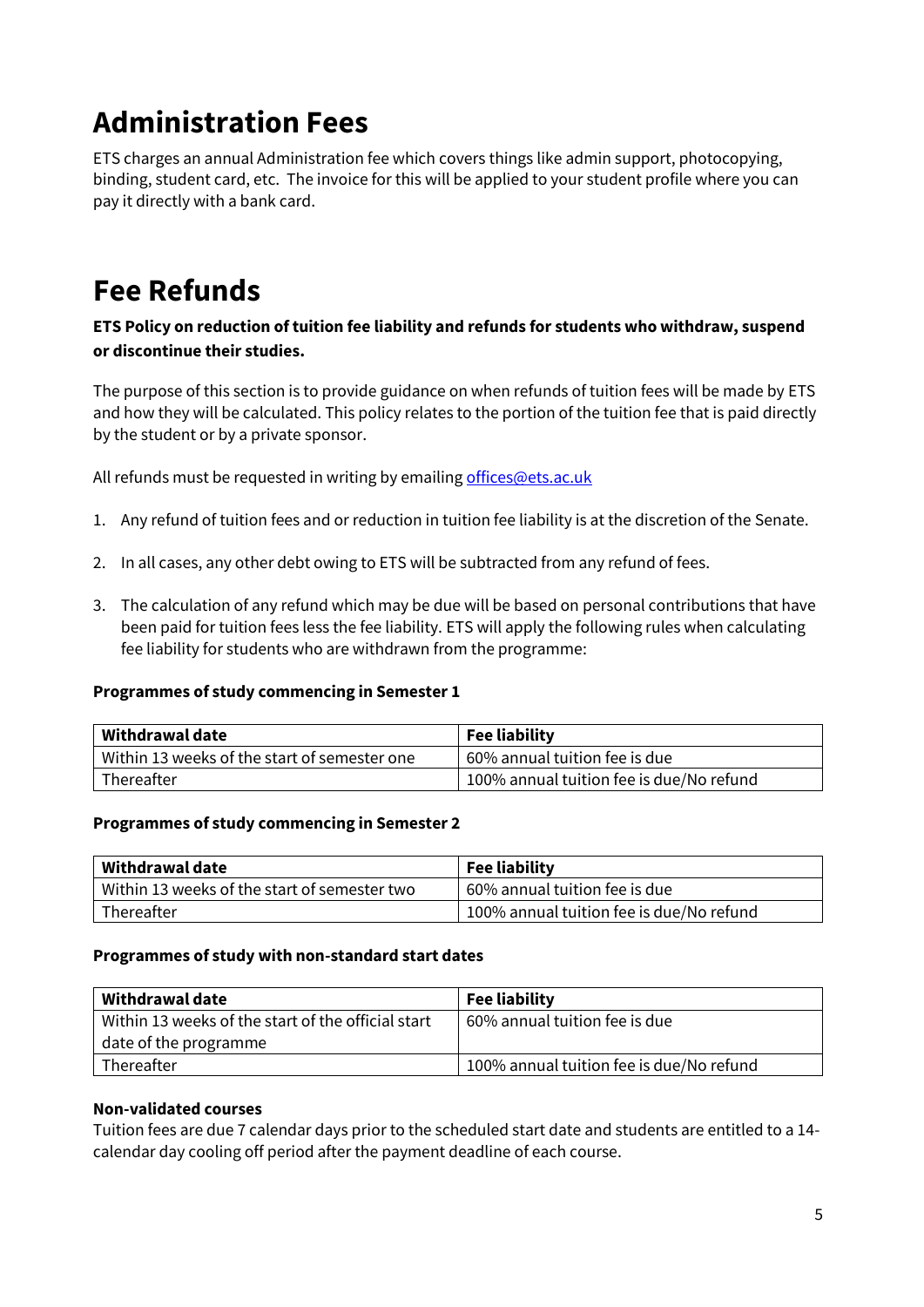| <b>Withdrawal date</b>                           | <b>Fee liability</b>                     |
|--------------------------------------------------|------------------------------------------|
| 7 calendar days or less from the official start  | No Tuition fee will be payable           |
| date of the course                               |                                          |
| More than 14 calendar days after the scheduled   | 100% annual tuition fee is due/No refund |
| payment date for the course, which is 7 days     |                                          |
| prior to the scheduled start date of the course. |                                          |

- 4. In the case of students who have left their programme of study refunds will only be made when ETS's student withdrawal procedure has been correctly followed and the student is recorded as withdrawn in the ETS student records system. Retrospective or backdated withdrawals will be verified against ETS attendance records. If this is not possible the date of withdrawal will be taken as the date that the notification of withdrawal is received by the Admin Office.
- 5. Where tuition fees are wholly or partially paid by a third party, the refund rules will be superseded by any relevant arrangement agreed by ETS, concerning the student and the third party. These include the following:
	- Students fully funded by the Student Awards Agency for Scotland (SAAS) (i.e. where SAAS pay 100% of your annual tuition fee liability) will not be liable for tuition fees if they withdraw before 1 December. The full annual tuition fee will be paid by SAAS for all students in attendance at 1 December.
	- Students partially funded by SAAS (i.e. where SAAS pay less than 100% of your annual tuition fee liability and you or another third party pay the remaining balance) will not be liable for the portion of their tuition fee paid by SAAS if they withdraw before 1 December. However, you do remain personally liable for the remaining balance of your tuition fee. Normal refund rules apply when recalculating tuition fee liability on withdrawal for this portion of the tuition fee.
	- Students in receipt of a tuition fee loan from the Student Loans Company (SLC) will be liable for 25% of their tuition fee loan if they withdraw before the start of Semester 2. If they withdraw before the spring vacation, they will be liable for 50% of their tuition fee loan. If they withdraw after the spring vacation, they will be liable for the full tuition fee loan.
	- Students partially funded by SLC (i.e. where SLC pay less than 100% of your annual tuition fee liability and you or another third party pay the remaining balance) will be liable for 25% of their tuition fee loan if they withdraw before the start of Semester 2. If they withdraw before the spring vacation, they will be liable for 50% of their tuition fee loan. If they withdraw after the spring vacation, they will be liable for the full tuition fee loan. These students remain personally liable for the remaining balance of their tuition fee. Normal refund rules apply when recalculating tuition fee liability on withdrawal for this portion of the tuition fee.
	- Students with SLC funding which does not include a tuition fee loan (Student Finance England/Wales Postgraduate Loans, maintenance only loans etc.) remain subject to the standard 13 week/60% fee liability.
- 6. All refunds will only be made to the bank and account holder (or other financial institution) that originally paid the fee. Refunds are not made in cash.